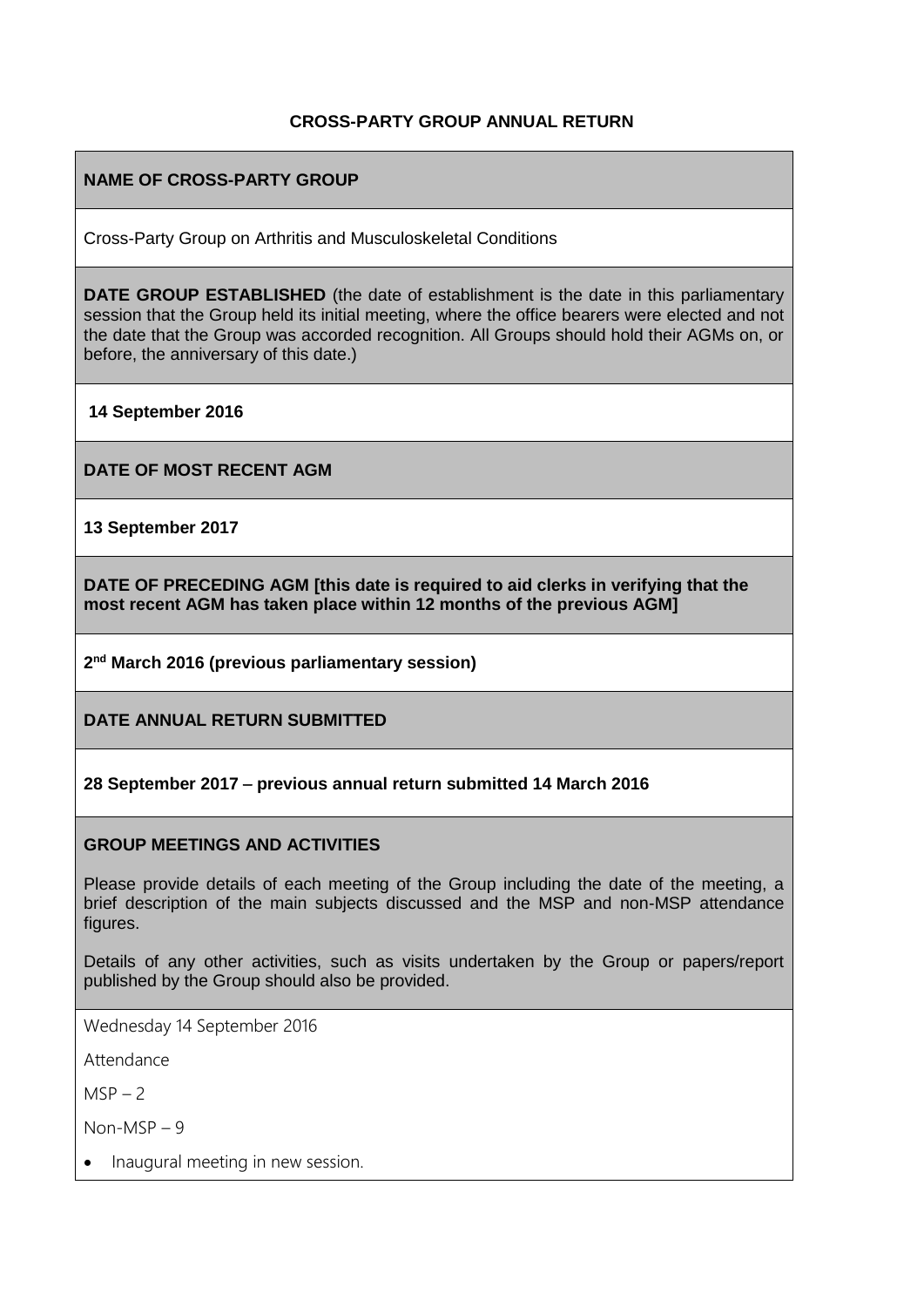Election of office bearers

Discussion - aims and objectives of the group - and associated work programme.

Wednesday 1 March, 17:30-19:30

Attendance

 $MSP - 2$ 

Non-MSP – 40

 Quality Improvement: quality and efficiency in health care -the balance between emergency and planned surgery

Professor Colin Howie, University of Edinburgh, Consultant Orthopaedic Surgeon, NHS Lothian and Clinical Lead, Trauma and Orthopaedic ACCESS (Addressing Core Capacity Everywhere in Scotland Sustainably) programme.

NHS Scotland faces a significant challenge in balancing the current activity levels of Trauma and Orthopaedic services with levels of increasing demand as the population ages.

 The Impact of Social Deprivation and Lifestyle on Inflammatory and Degenerative Arthritis

Dr Helen Harris, University of St Andrews and Consultant Rheumatologist, NHS Fife Mr Ali Mehdi, Consultant Orthopaedic Surgeon, NHS Borders

 Obesity and smoking – higher levels of both in areas of deprivation - can increase risk of developing osteoarthritis and inflammatory arthritis – and also may adversely influence the effectiveness of treatments following diagnosis.

 Patient Choices "You changed my Life" Award Presentation to Dr John Hunter, Consultant Rheumatologist, NHS Greater Glasgow and Clyde

Debbie Cook, Chief Executive, National Ankylosing Spondylitis Society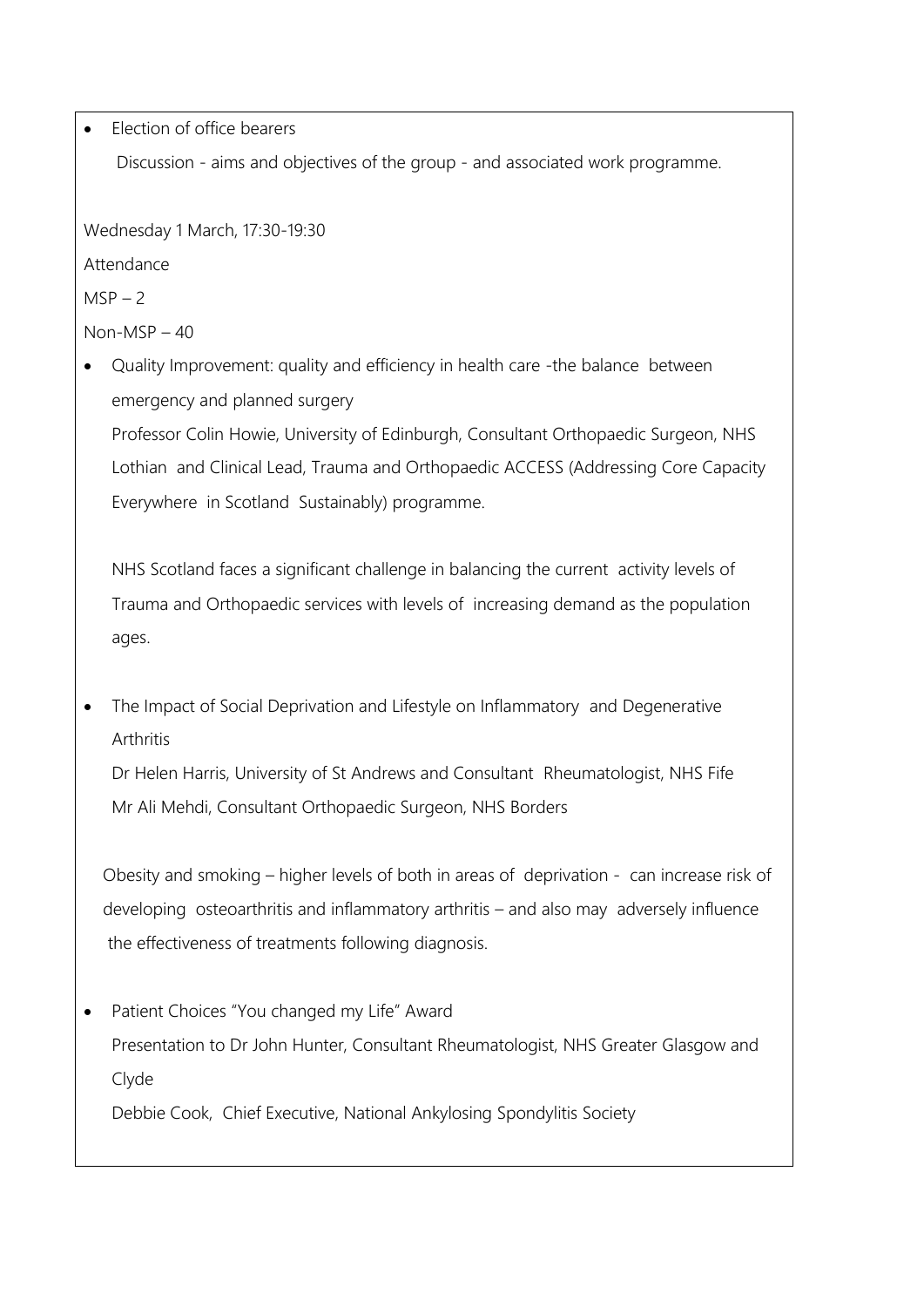Wednesday 14 June, 17:30-19:30

Attendance

 $MSP - 2$ 

Non-MSP – 9

- "State of the Nation" survey Debbie Cook, National Ankylosing Spondylitis Society
- Joint Working, the impact of arthritis on everyday working life Angela Donaldson Bruce and Stacey Highfield, Arthritis Care Scotland
- The power of personal stories-influencing the UK Government White paper on work, health and disability

Phil Baker, National Rheumatoid Arthritis Society

An opportunity to hear from 3 organisations who have recently reported on the issues facing people with arthritis and musculoskeletal conditions when trying to manage their conditions and remain in employment

Wednesday 13 September (including AGM), 17:30-19:30

Attendance

 $MSP - 2$ 

Non-MSP – 22

 Promotion of bone health, primary and secondary prevention of osteoporosis, prevention of fragility fractures in Scotland

Dr Stephen Gallacher, Consultant Physician , NHS Greater Glasgow and Clyde

Osteoporosis and resulting fragility fractures is an increasing public health problem in Scotland as the population lives longer but the fracture liaison service model of care can reduce the burden on health care services as well as improve outlook for individuals. Variations in commissioning and service delivery per health board area however still remain, particularly around DXA capacity and waiting times.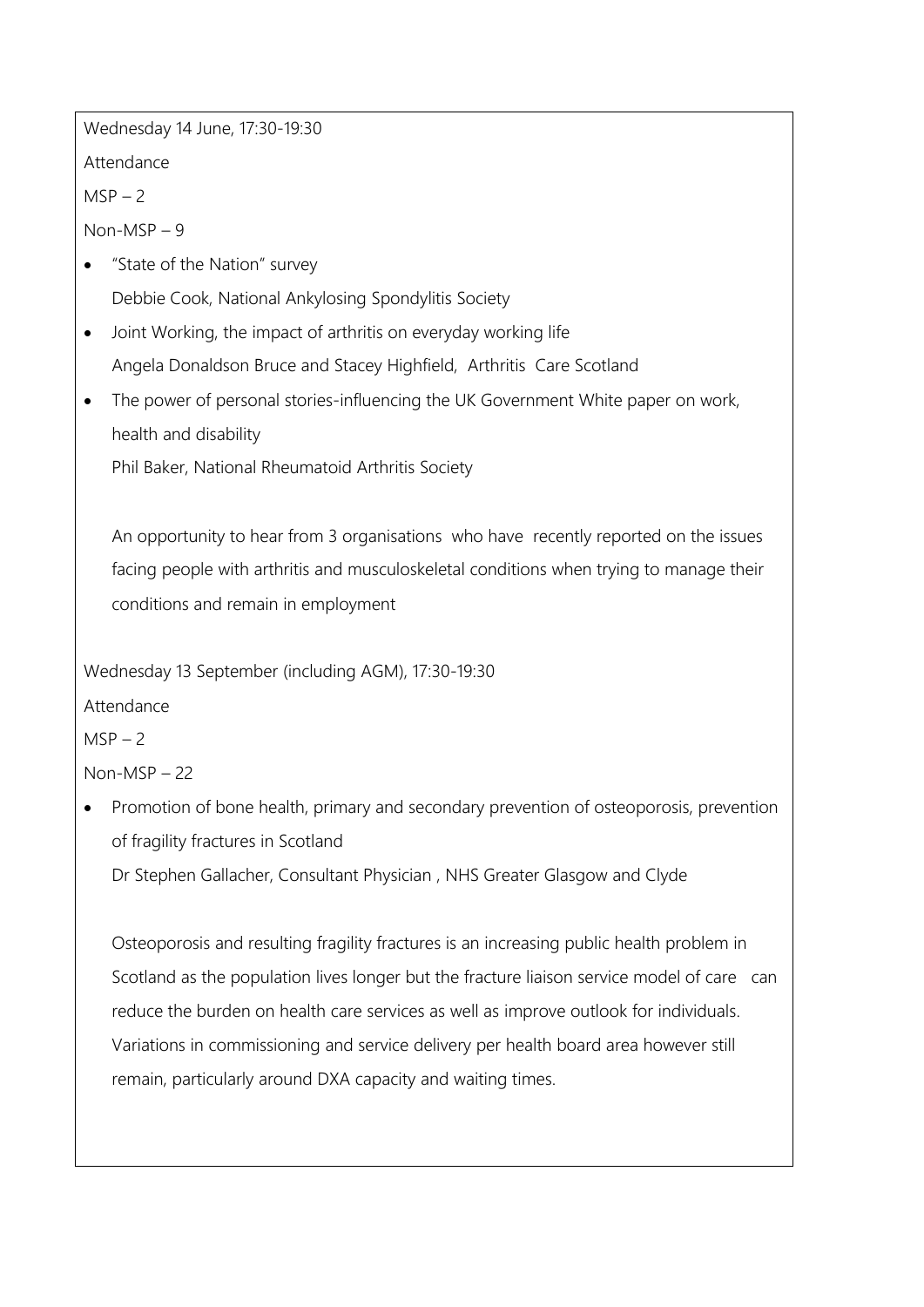National AHP MSK Redesign Programme Update Judith Reid Interim Lead, National MSK Programme, Scottish Government

Scotland's AHP MSK services are in increasingly high demand. MSK conditions have significant consequences for the individual, but also significant impact on a wider socioeconomical scale. People with MSK problems across Scotland need to have easy access to a self-management resource and early appropriate advice and, if necessary, assessment by an efficient AHP service to get them started on the right pathway for their treatment first time. Although progress is being made, resource and financial challenges remain with this new and evolving new model of healthcare delivery.

### MSP MEMBERS OF THE GROUP

Please provide names and party designation of all MSP members of the Group.

Alex Cole Hamilton MSP (Liberal Democrat)

Rhoda Grant MSP (Labour)

Pauline McNeil MSP (Labour)

David Stewart MSP (Labour)

Brian Whittle MSP (Conservative and Unionist)

### **NON-MSP MEMBERS OF THE GROUP**

For organisational members please provide only the name of the organisation, it is not necessary to provide the name(s) of individuals who may represent the organisation at meetings of the Group.

| <b>Individuals</b> | Jackie Berg                  |
|--------------------|------------------------------|
|                    | <b>Professor Colin Howie</b> |
|                    | Dr Jane Gibson               |
|                    | Janice Johnson               |
|                    | Joan Kerr                    |
|                    | Angie Lloyd-Jones            |
|                    | Dr Alan Macdonald            |
|                    | Mr Ali Mehdi                 |
|                    | Professor Ian McKinnes       |
|                    | Dr Elizabeth Murphy          |
|                    | Ann Murray                   |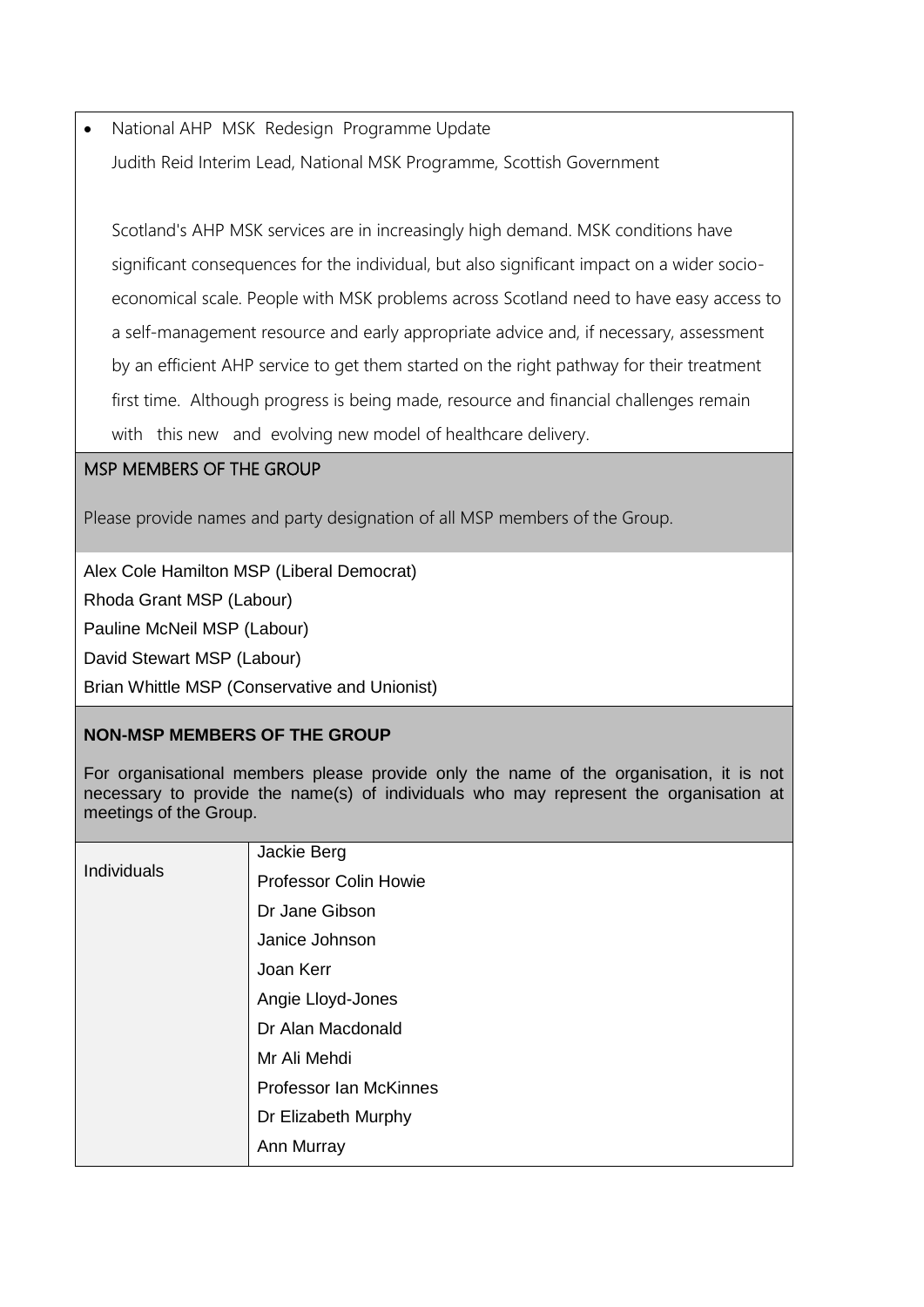|               | <b>Professor Stuart Ralston</b>                                     |
|---------------|---------------------------------------------------------------------|
|               | Dr Ruth Richmond                                                    |
|               | Dr Stefan Siebert                                                   |
|               | Anne Simpson - secretariat                                          |
| Organisations | <b>Arthritis Care Scotland</b>                                      |
|               | <b>Arthritis Research UK</b>                                        |
|               | Arthritis and Musculoskeletal Alliance UK                           |
|               | <b>ASH Scotland</b>                                                 |
|               | Association of British Pharmaceutical Industry Scotland             |
|               | <b>British Rheumatology Society</b>                                 |
|               | <b>Community Pharmacy Scotland</b>                                  |
|               | <b>Chartered Society of Physiotherapists Scotland</b>               |
|               | Glasgow Caledonian University/Rehabilitation/Musculoskeletal Health |
|               | College of Occupational Therapy Rheumatology Special Interest       |
|               | Group                                                               |
|               | <b>INTLIFE</b>                                                      |
|               | Lupus UK                                                            |
|               | Strathclyde Branch-Lupus UK                                         |
|               | Medac-UK                                                            |
|               | National Ankylosing Spondylitis Society                             |
|               | <b>National Rheumatoid Arthritis Society</b>                        |
|               | National Osteoporosis Society                                       |
|               | <b>Novartis</b>                                                     |
|               | Non-Celgene                                                         |
|               | Pfizer                                                              |
|               | Polymyalgia Rheumatic/Giant Cell Arteritis Scotland                 |
|               | Queen Margaret University, Edinburgh/Nursing Division               |
|               | Roche                                                               |
|               | Scottish Network for Arthritis in Children                          |
|               | Scottish Paediatric and Adolescent Rheumatology Network             |
|               | Scottish Society of Rheumatology                                    |

# **GROUP OFFICE BEARERS**

Please provide names for all office bearers. The minimum requirement is that two of the office bearers are MSPs and one of these is Convener – beyond this it is a matter for the Group to decide upon the office bearers it wishes to have. It is permissible to have more than one individual elected to each office, for example, co-conveners or multiple deputy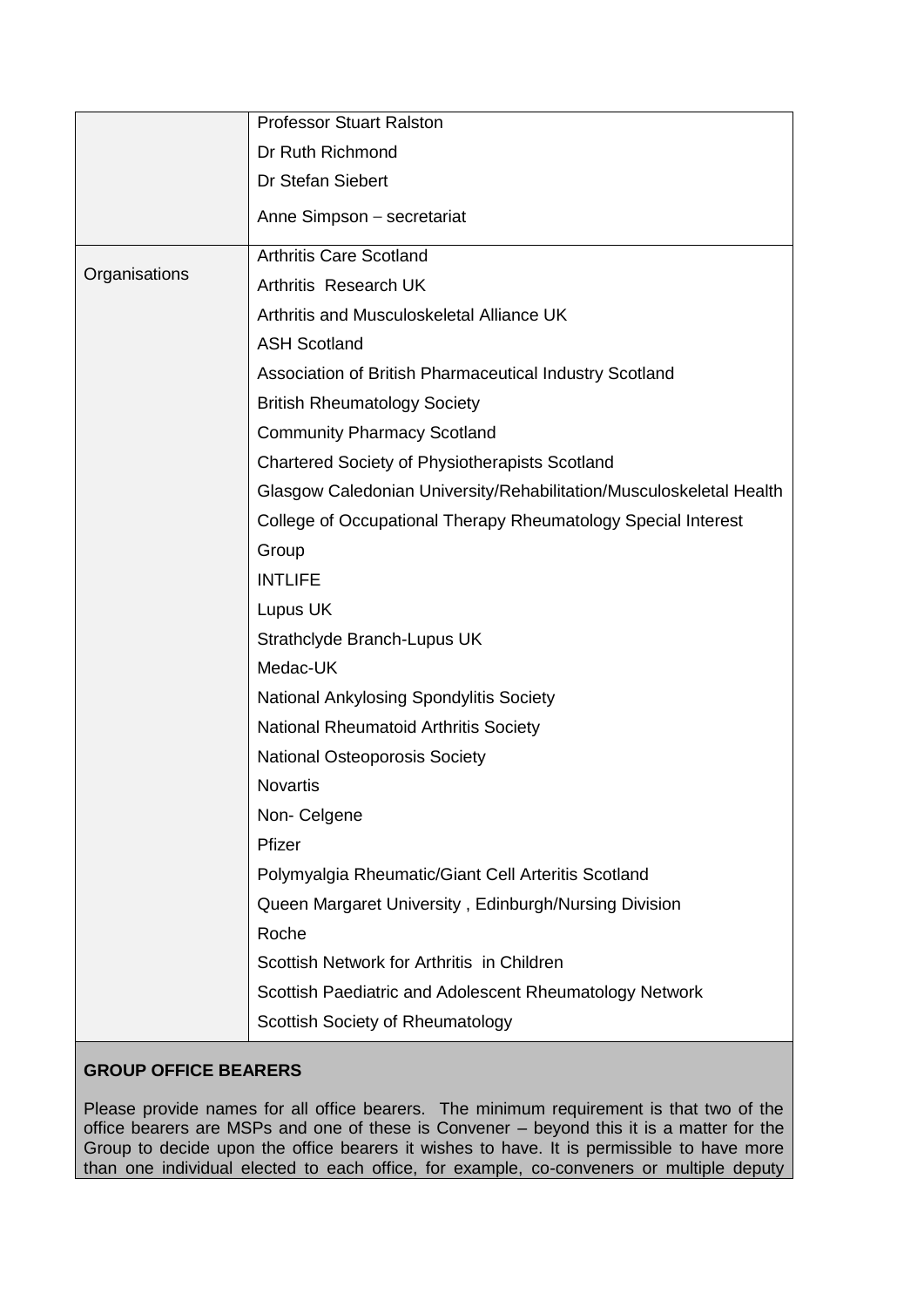| conveners.               |  |  |
|--------------------------|--|--|
| <b>Brian Whittle MSP</b> |  |  |
| <b>Rhoda Grant MSP</b>   |  |  |
| Anne Simpson(voluntary)  |  |  |
| Not applicable           |  |  |
|                          |  |  |

### **FINANCIAL BENEFITS OR OTHER BENEFITS RECEIVED BY THE GROUP**

Please provide details of any financial or material benefit(s) received from a single source in a calendar year which has a value, either singly or cumulatively, of more than £500. This includes donations, gifts, hospitality or visits and material assistance such as secretariat support.

Details of material support should include the name of the individual providing support, the value of this support over the year, an estimate of the time spent providing this support and the name of the organisation that this individual is employed by / affiliated to in providing this support.

Groups should provide details of the date on which the benefit was received, the value of the benefit and a brief description of the benefit.

If the Group is not disclosing any financial information please tick the box to confirm that the Group has considered the support received, but concluded it totalled under the threshold for disclosure  $(E500)$ .  $\quad$  No more than £350  $\checkmark$ 

## **SUBSCRIPTION CHARGED BY THE GROUP**

Please provide details of the amount charged and the purpose for which the subscription is intended to be used.

Not applicable

### **CONVENER CONTACT DETAILS**

| Name                     | <b>Brian Whittle MSP</b>                                   |
|--------------------------|------------------------------------------------------------|
| Parliamentary<br>address | M319<br><b>Scottish Parliament</b><br>Edinburgh<br>EH991SP |